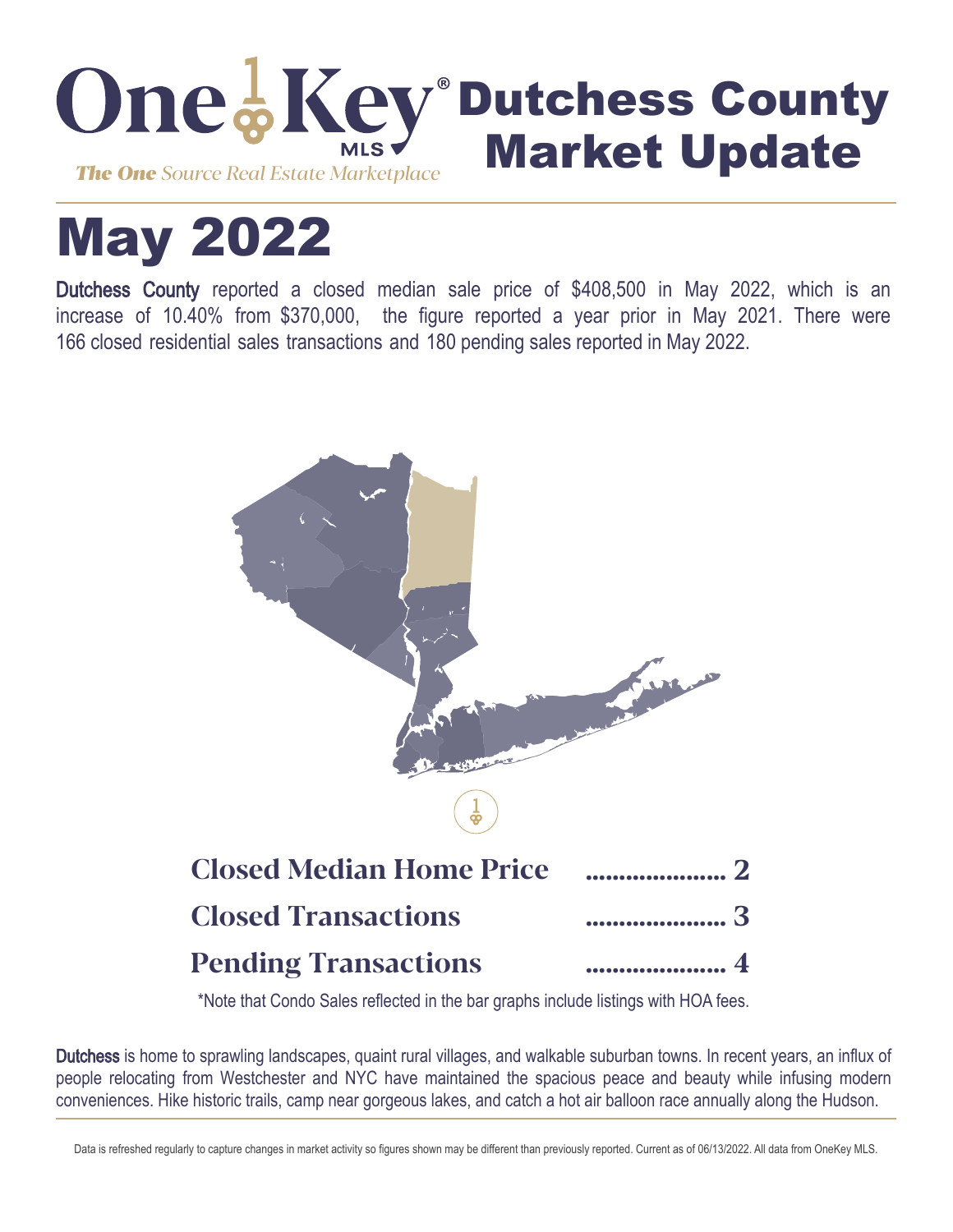

# Real Estate Market Report

## **Sold Property Median Price for:**

#### **Location: Dutchess (County)**



| Residential, Condo, Co-op Properties |  |  |
|--------------------------------------|--|--|
|                                      |  |  |

| Month           | Current<br>Year | Prior<br>Year | %<br>Change |
|-----------------|-----------------|---------------|-------------|
| May-2022        | \$408,500       | \$370,000     | 10.4        |
| Apr-2022        | \$398,750       | \$365,000     | 9.2         |
| Mar-2022        | \$394,963       | \$325,000     | 21.5        |
| Feb-2022        | \$375,000       | \$369,950     | 1.4         |
| Jan-2022        | \$381,750       | \$349,900     | 9.1         |
| Dec-2021        | \$380,000       | \$355,000     | 7.0         |
| <b>Nov-2021</b> | \$384,998       | \$369,950     | 4.1         |
| Oct-2021        | \$390,000       | \$362,500     | 7.6         |
| Sep-2021        | \$395,000       | \$360,000     | 9.7         |
| Aug-2021        | \$410,000       | \$364,000     | 12.6        |
| <b>Jul-2021</b> | \$392,000       | \$320,000     | 22.5        |
| Jun-2021        | \$400,000       | \$312,250     | 28.1        |

**Sold Property Median Price for:** Location: Dutchess (County) (Last 24 Months - Residential, Condo, Co-op Properties)



Note: Information displayed in the data table is compiled by OneKey® MLS and represents a combined total of Residential, Condo, Co-op Properties sales for the selected time frame. Only available<br>data will be displayed. Pl

06/13/2022 10:59 AM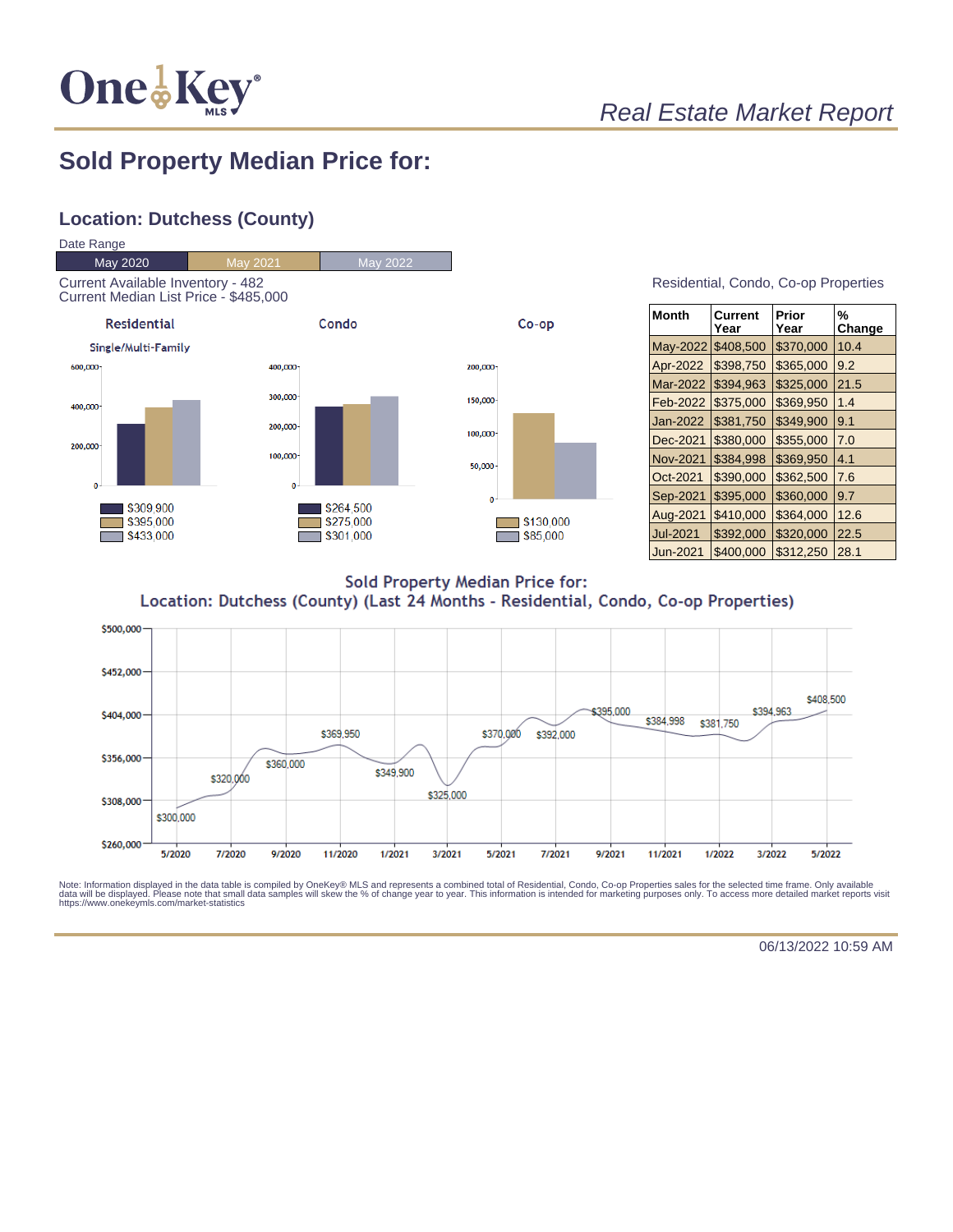

# Real Estate Market Report

# **Sold Property Counts for:**

### **Location: Dutchess (County)**



Residential, Condo, Co-op Properties

| <b>Month</b>    | Current<br>Year | Prior<br>Year | %<br>Change |
|-----------------|-----------------|---------------|-------------|
| May-2022        | 166             | 160           | 3.8         |
| Apr-2022        | 128             | 139           | $-7.9$      |
| Mar-2022        | 158             | 168           | $-6.0$      |
| Feb-2022        | 134             | 138           | $-2.9$      |
| Jan-2022        | 168             | 191           | $-12.0$     |
| Dec-2021        | 201             | 253           | $-20.6$     |
| Nov-2021        | 176             | 226           | $-22.1$     |
| Oct-2021        | 216             | 202           | 6.9         |
| Sep-2021        | 207             | 193           | 7.3         |
| Aug-2021        | 211             | 193           | 9.3         |
| <b>Jul-2021</b> | 205             | 124           | 65.3        |
| Jun-2021        | 189             | 114           | 65.8        |

**Sold Property Counts for:** Location: Dutchess (County) (Last 24 Months - Residential, Condo, Co-op Properties)



Note: Information displayed in the data table is compiled by OneKey® MLS and represents a combined total of Residential, Condo, Co-op Properties sales for the selected time frame. Only available<br>data will be displayed. Pl

06/13/2022 10:58 AM